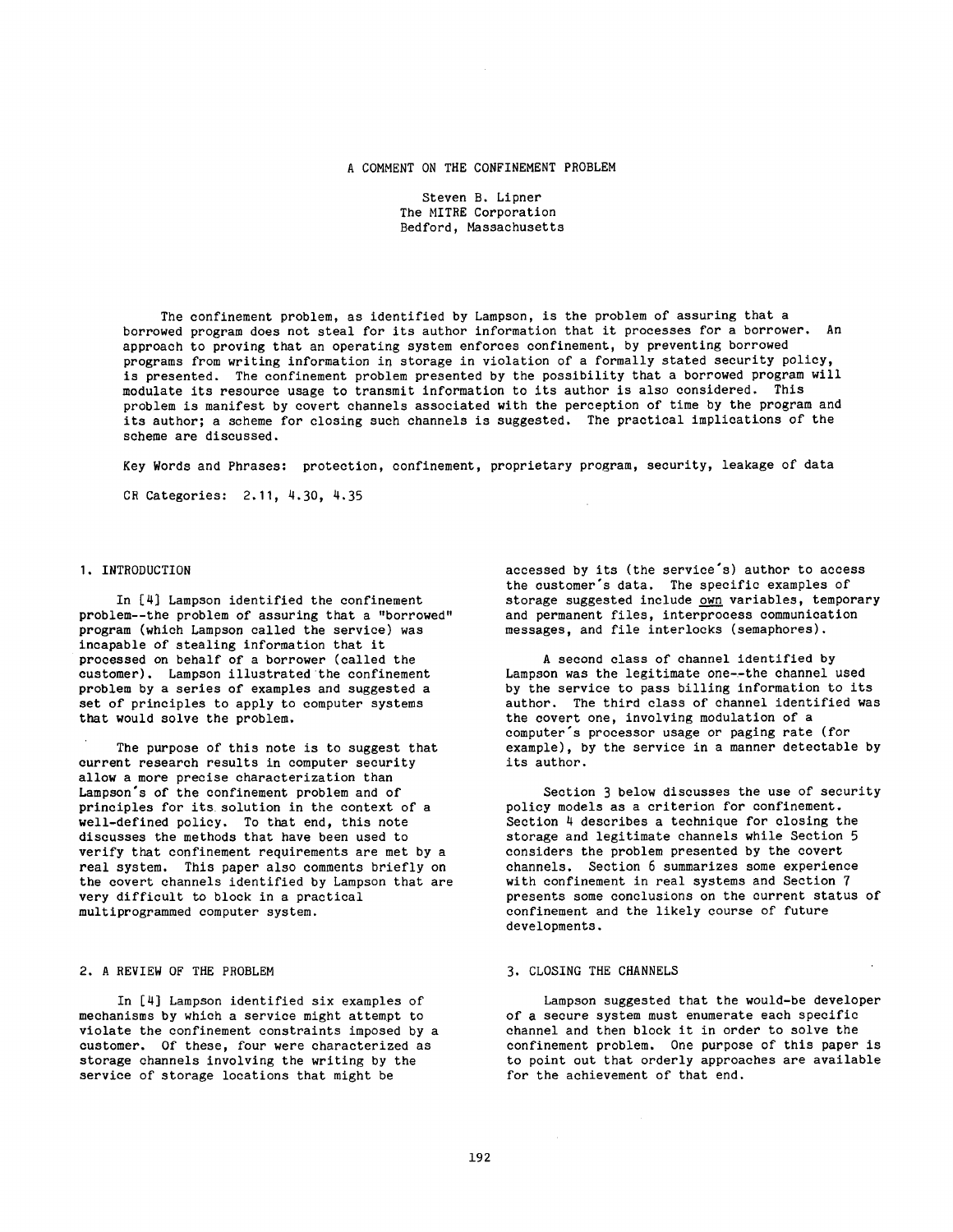A number of researchers [I] [15] [10] have developed models for the protection of sensitive information in computer systems. Each of the models referenced characterized a computer system (more or less formally) in terms of access by subjects (active system elements, processes) to objects (units of information). Each model also associated with each subject and object a "clearance" and "classification" respectively. In [I] and [15] clearance, classification, and the rules for comparing them were drawn from the security level and formal compartment rules of the military security system. In [10], a different descriptive language is used, but the model is essentially similar to the formal compartment rules of [I] and [15].

Given the basic identification of subjects, objects, clearances, classifications, and access rules, each model suggests a rule for keeping a dynamic record of the classification of each object. In [I] the rule, called the \*-property, forbids a subject from writing in an object unless the classification of the object is greater than or equal to that of every object the subject has read since its creation and thus may "remember" as part of the state of its computation. In [15], the "high water mark" rule sets the classification of any new object that a subject creates to that of the highest classified object the subject has read. The rule of [10] is similar to the \*-property in that information may only be written to objects bearing the same set of sensitivity compartments as the most sensitive of the objects read since subject creation.

The motivation of each of the rules identified is precisely to address the confinement problem. Each model assures that, with respect to a characteristic of special interest (security level and compartment for example) no service operating on behalf of a subject can reduce the sensitivity of information by writing it into any object. The choice of the characteristic is based on its importance to the operators and users of the system. In the military context, for example, enforcement of classification and compartment restrictions is non-discretionary and confinement is of considerable importance. Within the classification/compartment restrictions, other access decisions are discretionary (viz."need-to-know")and confinement is not critical.

Either the \*-property or high water mark, if applied on every access by a subject to an object, can solve the confinement problem for storage channels. No matter what the service attempts to do, it may not write an object less sensitive than its input from the customer. If the author of the service had inadequate clearance to see the objects input to it by the customer, he will not have the clearance required for access to any objects that the service can output.

## 4. IDENTIFYING THE OBJECTS

The rules of the \*-property and high water mark simply formalize the confinement requirements of [4]. The problem still remains for the designer of a secure system to assure himself that he has enumerated every object--a similar requirement to enumerating and blocking every channel. Fortunately, available design approaches simplify and structure the required enumeration.

The design methodology of [9] decomposes the design of an operating system into the formal specification of a series of hierarchical levels. Each formal specification is proven internally consistent with respect to the assumptions of individual functions or modules, and correct with respect to a set of assertions. Assumptions of higher levels dictate assertions about lower levels -- thus, lower levels are proven to implement higher ones correctly. The formal specifications are similar to Parnas specifications [7] and are composed of o-functions that perform operations and v-functions that store and return state values. All information accessible to users of the operating system and hardware is represented by v-functions of the highest level specification and by the "error call" returns of the o- and v-functions; all possible calls by users on the operating system and hardware are represented as o-functions of the highest level specification.

Since the highest level specification represents the complete environment accessible to a subject, a proof that the \*-property (for example) is met by that highest level specification is a proof that the confinement problem has been solved for the specific security policy represented by the \*-property. It has been recognized by [12] [2] and [5] that a proof that the highest level specification meets the \*-property can be constructed by characterizing every instance of a v-function (a v-function with the arguments specified) of the highest level by its classification and then proving that no o-function performs an operation that violates the \*-property.

In practice the proof proceeds by examining the effects section of each o-function to determine what v-functions are read and then demonstrating that no effect that alters a v-function of a given classification-can depend on (read or be conditional on) a v-function of a higher classification. In this proof, each instance of a v-function becomes an object and each invocation of an o-function a subject. The proof demonstrates that the \*-property holds at the level of specification subjects and objects. The proof must also assure that no error call of a function can depend on a  $v$ -function that the process causing the error could not access. No

**<sup>!</sup>**  In the security kernel mentioned below, error calls were replaced by settings of a "return code" v-function that was, of course, proven to have a security level consistent with the \*-property.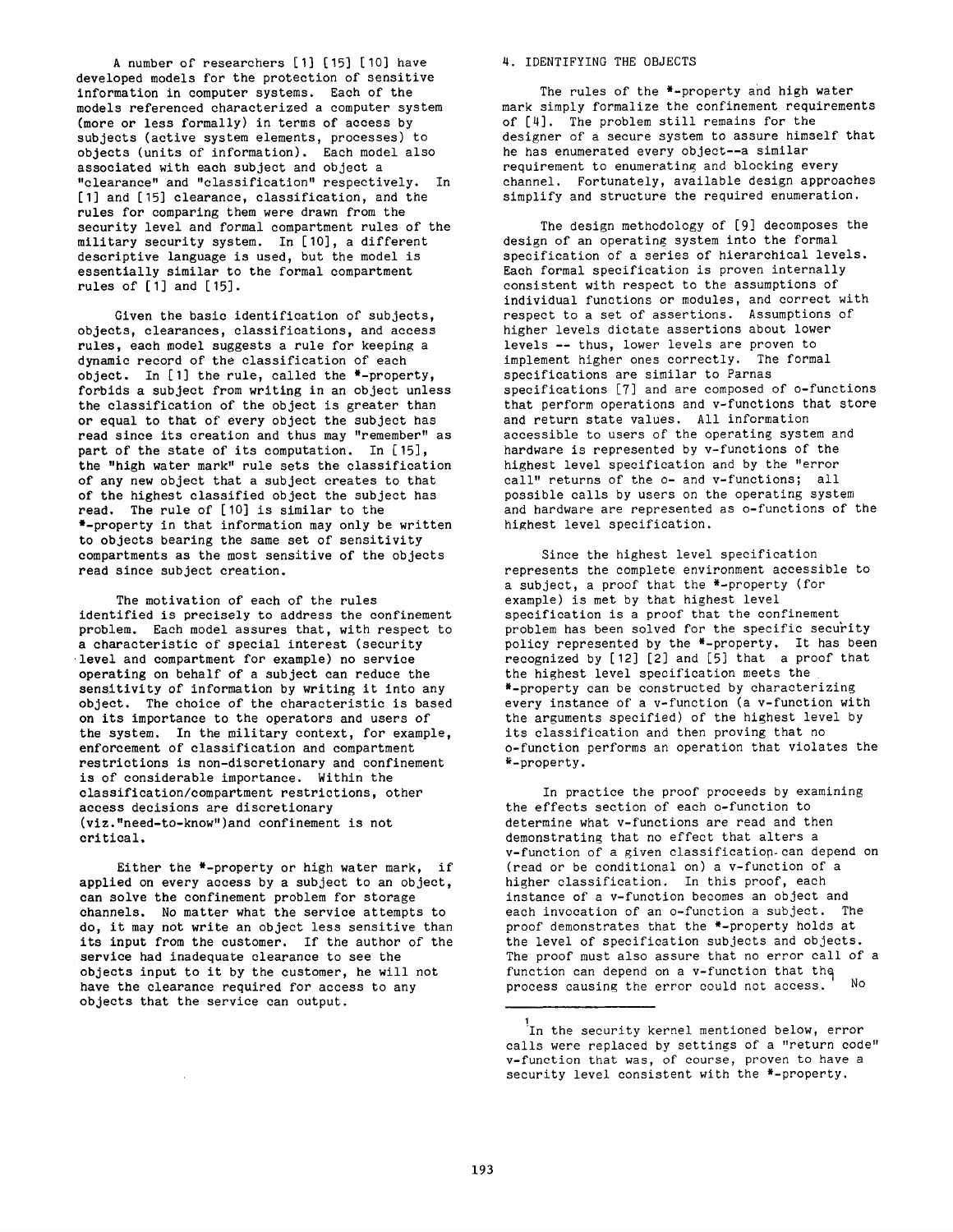program can access information except that which is represented by a v-function of the highest level, and the specification identifies all members of the (finite) set of instances of v-functions. Thus the proof mechanizes the enumeration of all channels required by [4].

The proof that a given o-function satisfies the \*-property may generate a relation that must hold among the values of several v-functions. Such a relation may be proven to be preserved by all other o-functions of the highest level using an inductive technique developed by Price [8].

The set of o-functions and v-functions of the specification addresses the entire range of information available to a process. This range covers not only memory locations in segments (whether in main memory or on secondary storage), but also a variety of objects to which the operating system provides interpretive access, including:

> Interprocess communication channels; Semaphores; and Directories.

Even information "about information" is covered by the specification (and thus the \*-property). Thus the directory entries containing access control lists and date-time-used (time of last read or write access) for segments and directories may only be updated consistent with the \*-property. For some types of information such as date-time-used, what would appear to be a read access (to a segment) may also imply a write access (to the date-time-used). Such types of information may have to be stratified by classification, redefined (for example only date-time-written is recorded) or simply eliminated from a secure system.

An attempt to prove that the \*-property holds in a top-level specification will only succeed if the environment includes only virtual (per-subject or per-process) resources (v-functions or objects) of the appropriate classification. The disk map for a virtual memory sytem, for example, is a system-wide resource and can be affected by any subject (for example when it creates a segment). Thus it has a "system high" classification (that of the most sensitive information in the system) and must be hidden from all but the most highly cleared (in practice, from all) subjects or processes. The required hiding of information is allowed by the specification technique of [9] as an aid to orderly well-structured design. In a secure system, a designer must write specifications so that all effects depending on disk address occur at lower levels, and are mapped into physical resource-independent effects at the highest level. If he does not, he will be unable to prove that the lower levels correctly implement the highest one.

### 5. A DIFFICULT PROBLEM

The approach outlined above addresses the storage channels of [4]. It also completely blocks all legitimate channels except in the case where the author of the service holds clearance for the information processed by the customer. The only way to reacquire the legitimate channels is to provide an exception to the \*-property (or high water mark) for a specific class of isolated, well-defined and certified programs. These programs may.be the customer-determined billing programs of [4] or the restricted-granularity billing programs of [10]. The certification of these programs must assure that, as they are freed from the external restraints of the \*-property by the operating system, they impose it on their own internal operations and do not leak sensitive information to users who are not allowed to access it. Alternatively, billing may be handled manually by trusted individuals operating outside the computer system.

The covert channels of Lampson are associated with the one system-wide resource, time, that can be observed in at least a coarse way by every user and every program. Each user (presumably) has a wristwatch and each program can tell how many instructions it executes before calling for input-output or touching a new page.

To close the "covert" channel, each subject must be constrained to see "virtual time" depending only on its own activity. A virtual clock can be associated with each process, assigned a classification in accordance with the \*-property, and altered as needed by the effects section of each o-function. This requirement means, for example, that the virtual time required when a process touches a new page must be a constant and cannot depend on the possibility of another process having brought the page into main memory. (All page faults require the same virtual paging delay.) Similarly, virtual processor time must be made available to the virtual environment according to a criterion depending only on that virtual environment's activity.

The use of "virtual time" as outlined above seems to solve the covert channel problem. However, it is not clear that one can cause a process to operate in a completely virtual time environment and make this environment the one that is shown to users. Each user has a perception of real time that is independent of the virtual environment provided within the computer. For the confinement problem to be solved completely, the author of a service must not only see that his Job requires a given number of virtual CPU-seconds, he must also be prevented from drawing any conclusion from the real response time of that Job. In a batch processing system where jobs are returned at

<sup>&</sup>lt;sup>2</sup>This case is relatively uninteresting for if the author of the service is cleared for the customer's data, he probably has more direct ways to access it -- for example, by asking the customer if he may see it.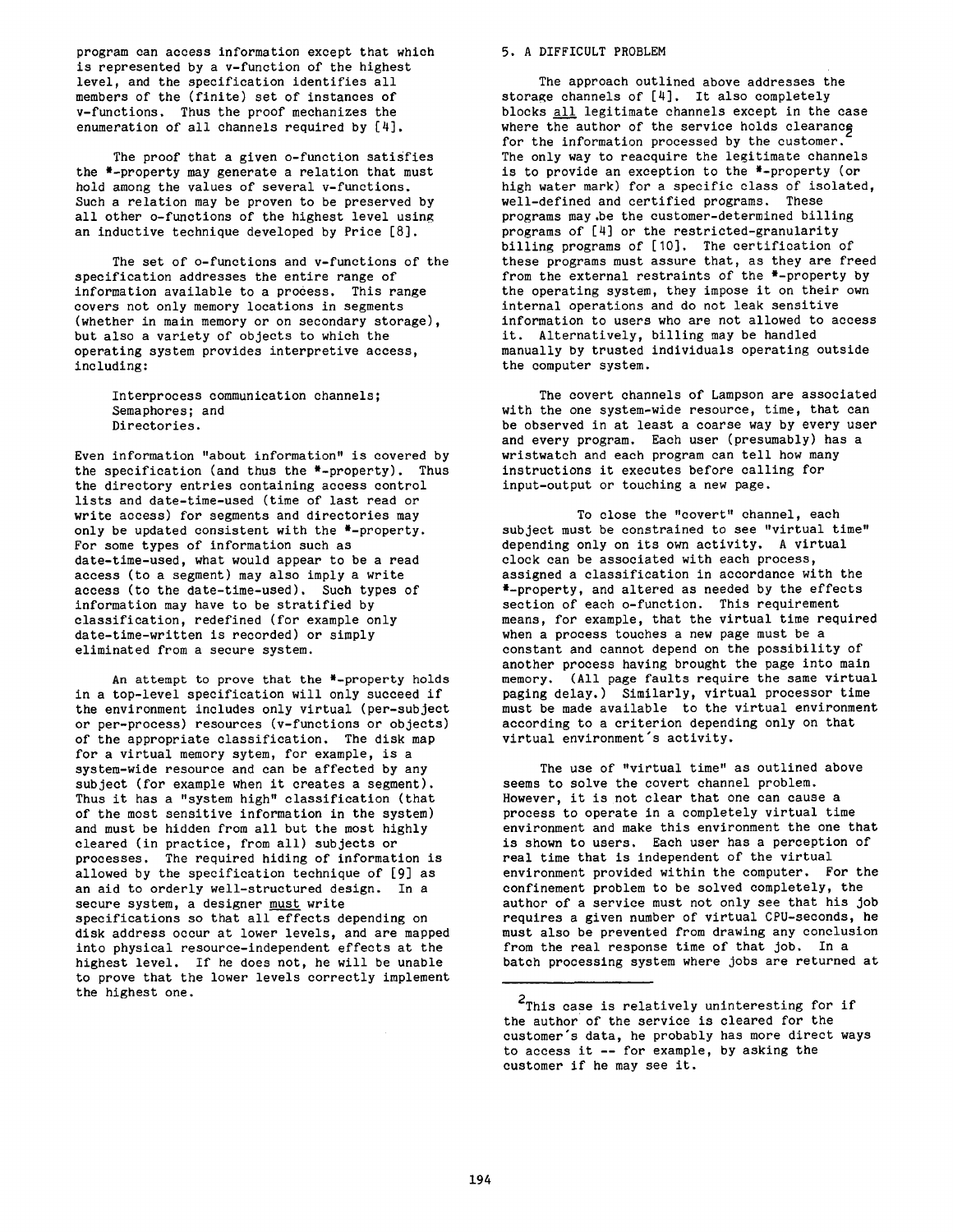fixed intervals, this restriction is simple to enforce. However, in a time-sharing system that performs adaptive scheduling and demand paging, it is not clear that the operating system can prevent the author of a service from correlating virtual and real time to at least some degree. Eliminating this correlation would seem to require eliminating any degree of adaptive resource-sharing -- for example by providing each user a CPU (or CPU time-slice) and fixed real memory resources. The price of enforcing this level of confinement is probably too great for any real system.

While the storage and legitimate channels of Lampson can be closed with a minimal impact on system efficiency, closing the covert channel seems to impose a direct and unreasonable performance penalty. It seems likely that some attempt at randomizing the relation of virtual and real time, as suggested by Lampson, will be made to make the covert channel noisy, instead of resorting to the measures required to close it as completely as possible.

## 6. EXPERIENCE

A prototype security kernel for the PDP-11/45 was initially designed using the model of [I] to specify a policy for the control of access to segments, but no controls at all on objects such as access control lists, semaphores and physical addresses [13]. When a variety of storage channels were discovered in this kernel, a redesign was undertaken that applied the model of [I] to all objects visible to the user, but failed to conceal completely the state of some physical resources. (In particular, users could detect the "disk full" condition by trying to create segments.) Experience with the design of a large system which, while not proven secure, did enforce the \*-property on the activities of user programs [3] had by then shown that the environment had to be completely virtual, and that physical resource availability must be controlled by per-process (or per-classification) quotas. Subsequently the revised design [14] was formalized using the methodology of [9] and specification proofs. Two levels of specification were used to isolate from users" processes the system-wide resource data needed to implement the system. Since proofs of the \*-property as applied to the kernel specification were completed, no new channels of these types have been found." No attempt was made to close the covert channel in this effort.

Saltzer [11] has reported several attempts to build and measure covert channels on Multics [6]. These attempts involved processes "banging on the walls" of the confined environment via a

combination of timing and paging rate. A channel of the order of a bit per second has been demonstrated, and channels of the order of tens of bits per second hypothesized.

#### 7. CONCLUSIONS

Current security design techniques are adequate to allow us to prove formally that storage and legitimate channels have been closed in a real system. The techniques that have been applied with the specific security policy of [I] can also be applied with at least some other policies. What is required is to provide an explicit model for the desired policy, and a proof that the requirements of the model are met by the specifications for all functions that are accessible to the confined programs. A remaining question is what set of policies can be the basis of such proof, and how to describe and characterize them.

Closing the covert channels seems at a minimum very difficult, and may very well be impossible in a system where physical resources are shared. Ad hoc measures can probably be of value here.

### ACKNOWLEDGEMENTS

This paper reflects the suggestions of Edmund Burke and W. Lee Schiller of the MITRE Corporation and of Major Roger Schell and Lieutenants William Price and Paul Karger of the Air Force Electronic Systems Division. The preparation of the paper and much of the work reported were sponsored by the Electronic Systems Division under Contract F19628-75-C-0001, Projects 522B and 572B.

# REFERENCES

- I. Bell, D. Elliott and LaPadula, Leonard J. Secure computer systems. ESD-TR-73-278 (AD 770768, 771543, and 780528) The MITRE Corporation, Bedford, Massachusetts (November 1973).
- 2. Burke, Edmund L. Private communication--Burke and Schell seem to have devised the scheme of applying the \*-property to variables inside a security kernel during late 1972 or early 1973.
- 3. Honeywell Information Systems. Design for Multics security enhancements. ESD-TR-74-176, Electronic Systems Division (AFSC), L. G. Hanscom AFB, Massachusetts (1974).
- 4. Lampson, Butler W. A note on the confinement problem. Communications of the ACM 16, 10 (October 1973), 613-615.

 $^3$ Of course, we recognize that not finding such channels does not prove their absence. Our belief that storage channels have been eliminated from the system derives from the formal design method and proofs, not from an ad hoc search for channels.